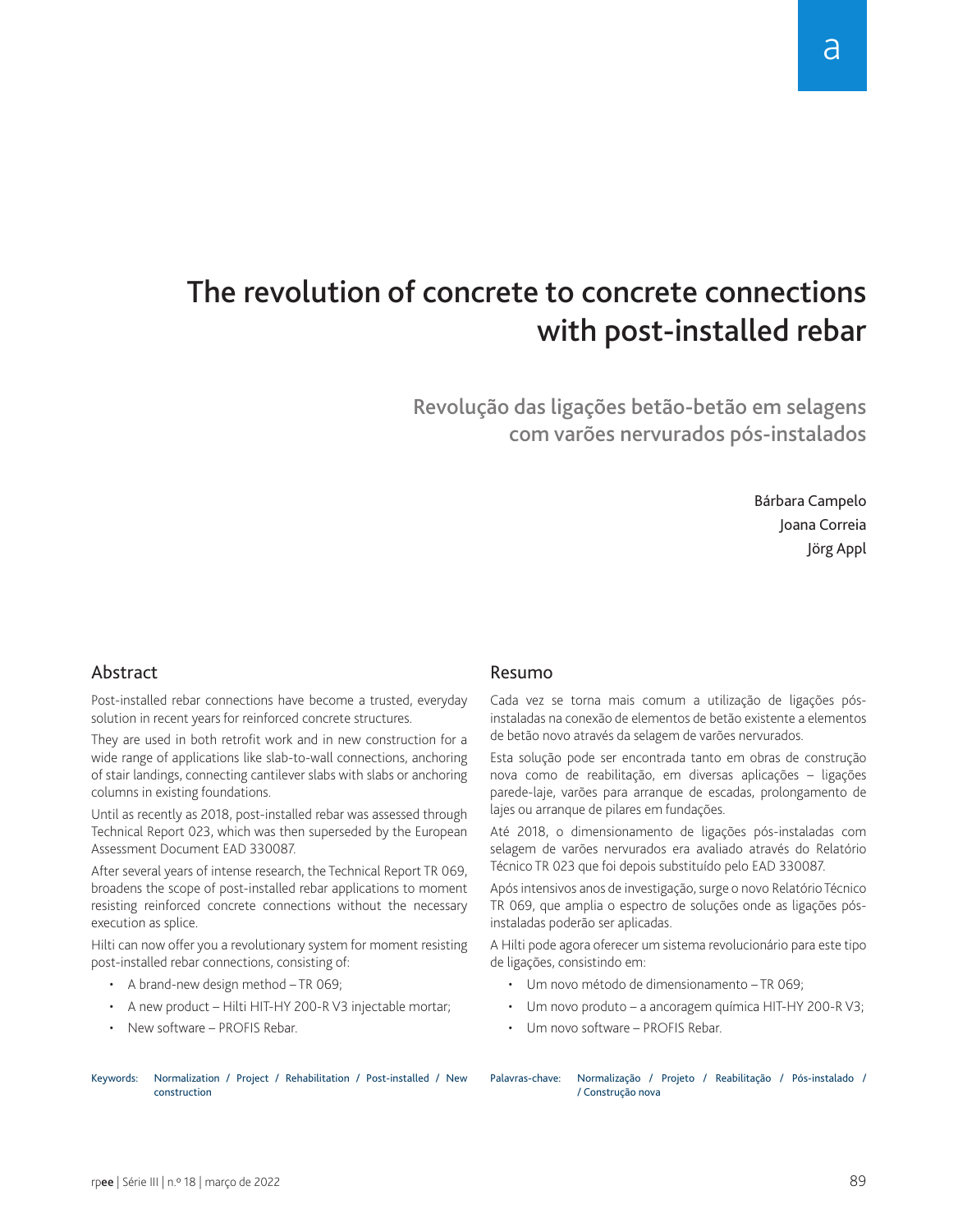#### Bárbara Campelo

Hilti Portugal Lisboa, Portugal barbara.campelo@hilti.com

#### Joana Correia

Hilti Portugal Lisboa, Portugal joana.correia@hilti.com

## Jörg Appl

Hilti Deutschland Kaufering Deutschland joerg.appl@hilti.com

#### Aviso legal

As opiniões manifestadas na Revista Portuguesa de Engenharia de Estruturas são da exclusiva responsabilidade dos seus autores.

#### *Legal notice*

*The views expressed in the Portuguese Journal of Structural Engineering are the sole responsibility of the authors.*

CAMPELO, B. [*et al*.] – The revolution of concrete to concrete connections with post-installed rebar. Revista Portuguesa de Engenharia de Estruturas. Ed. LNEC. Série III. n.º 18. ISSN 2183-8488. (março 2022) 89-94.

## 1 Introduction

Until as recently as 2018, post-installed rebar was assessed through Technical Report 023, which was then superseded by the EAD 330087. Under EAD 330087 / TR 023, the design of postinstalled rebar connections was carried out following the provisions of the valid European reinforced concrete standard – Eurocode 2. The assessment process in Eurocode 2 intends to verify the equivalency of the load-displacement behavior between cast-in and post-installed rebar. Furthermore, products could be qualified for post-installed rebar applications within the EOTA (European Organization for Technical Assessment) framework through an ETA (European Technical Approval) assessment. However, the application range was significantly limited.

To this day, post-installed rebar connections according to EAD 330087 can only be executed with straight rebar, which are permitted in accordance with EN 1992-1-1. Therefore, momentresisting connections need to be executed with splices (i.e. planned overlap of a cast-in rebar with a post-installed rebar). This, however, is not feasible in many cases where advance planning is required and imposes a significant limitation on post-installed rebar design.





This requirement to construct moment-resisting rebar connections using a splice can have a crucial impact on the construction workflow, economics and safety:

• A splice in new construction needs to be planned and be in place. This is not always the case;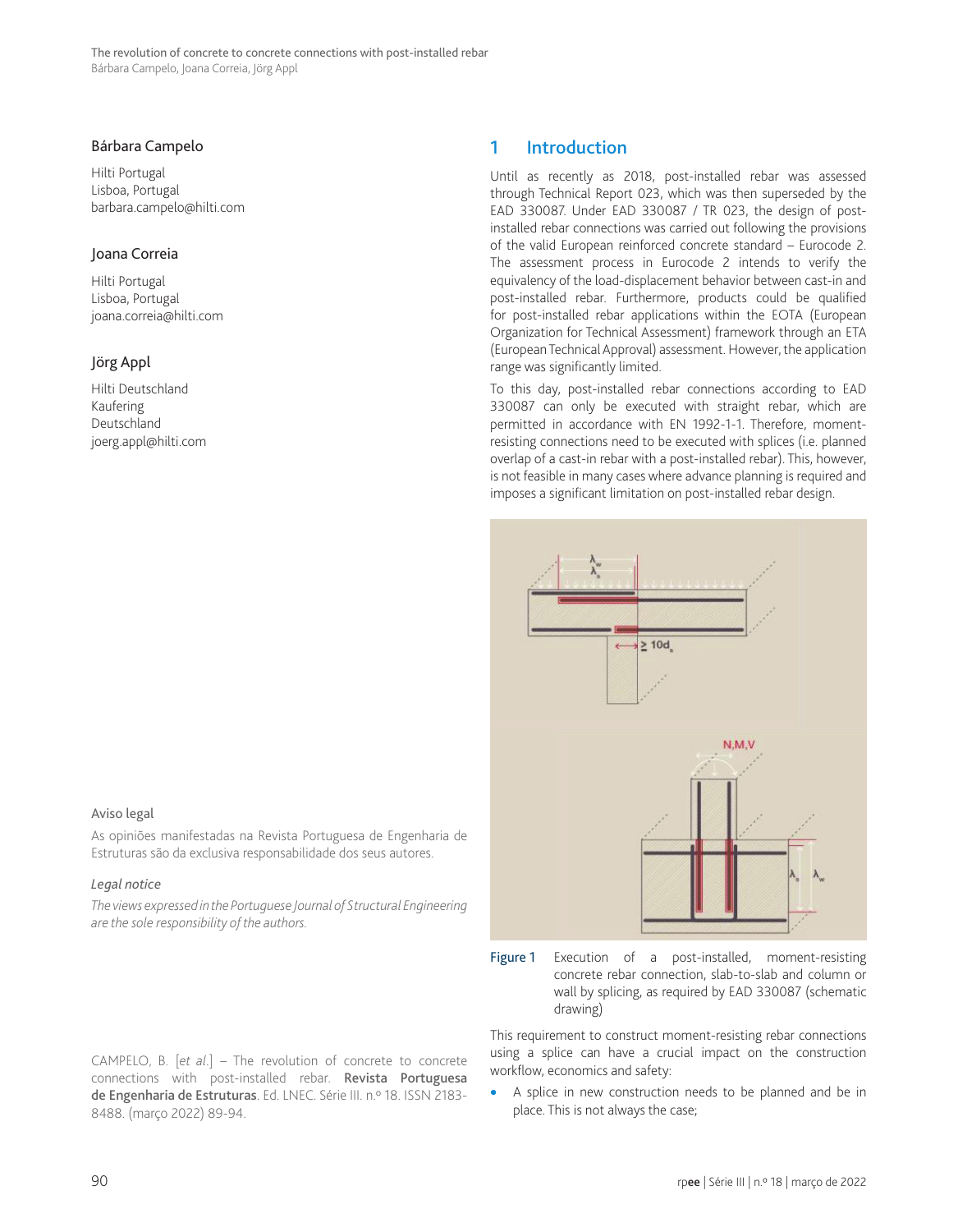- As concrete-pouring is done bit by bit, rebar can be exposed, which can lead to different issues such as complex logistics, damaged rebar and safety hazards;
- The load-bearing capacity of a splice consisting of two rebars with different properties is dependent of the lowest capacity of the rebar, i.e. the one that is cast-in. This limits the ability to fully leverage the higher capacity of the bond of post-installed rebar compared to cast-in rebar, thus resulting in overlap lengths that are uneconomical;
- In renovation, a rebar connection with splice needs to be executed by partial demolition to expose the existing rebar, weld the new rebar onto it and then close the connection with concrete again, all of which is very time- and thus cost-intensive.



Figure 2 Schematic depiction of executing a rebar connection with partial demolition

After several years of intense research and testing, the Technical Report TR 069, published by EOTA (European Organization for Technical Assessment), broadens the scope of post-installed rebar applications. Hilti can now offer a revolutionary system for postinstalled rebar connections, consisting of: a brand-new design method (TR 069), a new product with a wide range of ETAs for post-installed rebar applications (HY 200-R V3) and a new software updated with the new design method (PROFIS Rebar).

## 2 A milestone in post-installed rebar

#### 2.1 The New Design Concept: TR069

The new technical report TR 069 – "Design method for anchorages of post-installed reinforcing bars (rebar) with improved bond-splitting behavior as compared to EN 1992-1-1" significantly broadens the scope of post-installed rebar applications, by giving us the possibility to start designing moment resisting structural joints without the need of execution as splice. The new report covers post-installed rebar connections in reinforced or unreinforced, normal weight, non-carbonated C20/25 to C50/60 concrete.

According to EN 1992-1-1 we need straight reinforcing steels to overlap as shown in Figure 3 in order to establish connections capable of bearing moments. Depending on the jobsite this it is not always easy to guarantee either because cast-in rebars are non- -existing, a common scenario in rehabilitation projects, or because

the rebar has been misplaced or forgotten as discussed above. With this new technical report, we can now consider the concrete tensile strength to transfer the loads and start designing it also as a rigid (moment-resisting) connection. The load transfer between new and existing concrete members shall be verified in accordance with EC2 (e.g., shear transfer at the interface and shear resistance of connecting member as well as nodal panel). Furthermore, the safety concept (i.e. partial safety factors) adopted in TR 069 is the same as in EC2-1 (for steel yielding) and EC2-4 (for concrete cone and bond- -splitting failure modes), ensuring a high level of compatibility of the design output of TR 069 in accordance with EC2.



Figure 3 Example of the overlapping of the reinforcement steel (left) and without the reinforcement steel (right)

TR 069 considers the bond-splitting behavior of assessed injection systems in combination with rebars, which can happen depending on the existing concrete cover. Consequently, the qualification of the injection system (i.e. the product ETA) is an absolute mandatory requirement to design on European level according to this technical report. The product used for the post-installed rebar and designed with TR 069 must be assessed following the EAD 332402 "Post- -Installed reinforcing bar (rebar) connections with improved bondsplitting behavior under static loading". Note that an EAD 330087 for "normal" post-installed rebar connections is not sufficient.

Extensive research has shown that the bond-splitting behavior of qualified mortars like Hilti's HY 200 R V3 is significantly better than cast-in rebar, i.e. the design value of the bond stress is higher than for embedded rebar for different thickness of concrete covers, thus allowing for optimized design.

## 2.1.1 Design principles with TR069

The EOTA TR 069 combines reinforced concrete design principles (EN 1992-1-1) with anchoring to concrete principles (EN 1992-4). The individual failure modes of the system connection are rebar steel yielding, concrete cone and bond/splitting. The design is based on the hierarchy of strength design principals, i.e. the lowest resistance of the individual failures model is decisive in addiction. The requirements of EN 1992-1-1 in terms of minimum anchorage length must be fulfilled.

$$
R_d \le \min \left( N_{\text{Rdy}^i}, N_{\text{Rdz}^i}, N_{\text{Rdz}^i} \right) \tag{1}
$$

Where:

*N<sub>Rdv</sub>* design resistance to yielding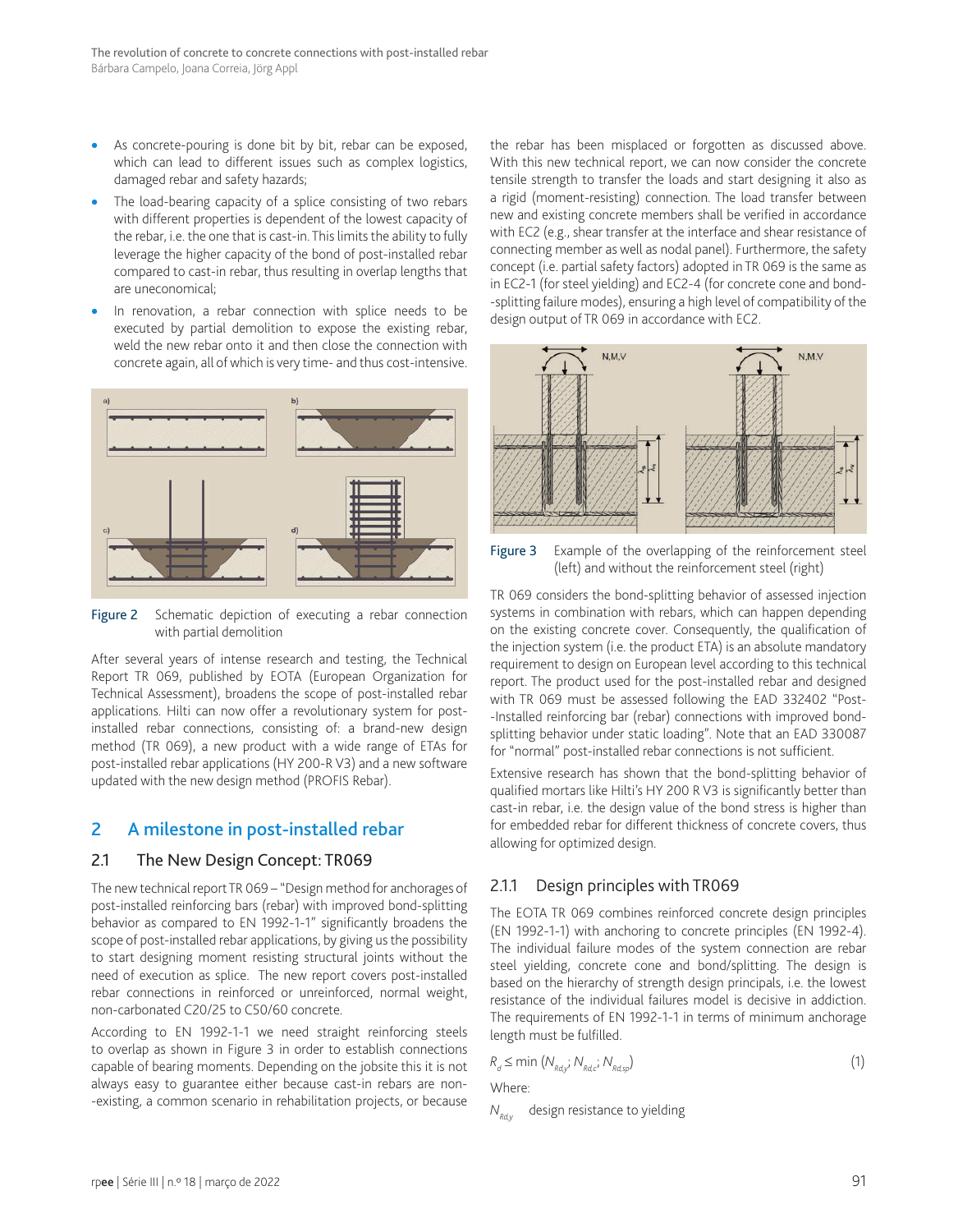#### *N<sub>nds</sub>* design concrete cone break out resistance

*N<sub>pdcp</sub>* design bond splitting resistance

Design resistance to yielding

The resistance to yielding is a function of rebar diameter and steel strength and can be obtained from the following equation:

$$
N_{\rm Rdy} = N_{\rm Rky} / \gamma_{\rm Ms} \tag{2}
$$

$$
N_{\kappa k y} = A_s \cdot f_{yk} \tag{3}
$$

Where:

A<sub>s</sub> cross sectional area of all tensioned post-installed rebars within the connection

 $f_{\mathsf{v}\mathsf{k}}$ *yk* yield strength

#### Design concrete cone break out resistance

The embedment depth is calculated from the interface between the old and the new concrete. This is where the concrete cone can occur, Figure 4.



Figure 4 The yellow rectangle represents from where the embedment length is being considered

The characteristic resistance for the group of reinforcement under tension action resulting from the moment resisting mechanism shall be obtained as per the equation below:

$$
N_{_{Rk,c}} = N_{_{Rk,c}}^{\circ} \cdot A_{_{c,N}} / A_{_{c,N}}^{\circ} \cdot \Psi_{_{s,N}} \cdot \Psi_{_{re,N}} \cdot \Psi_{_{ec,N}} \cdot \Psi_{_{M,N}}
$$
(4)

Where:

- $N^0_{\ \, \text{\tiny Rk.c}}$ characteristic resistance for a single reinforcement postinstalled in the concrete and not influenced by any adjacent reinforcement or edge
- $A^{\circ}_{cN}$ projected area of a single reinforcement post-installed in the concrete with large spacing and edge distance with the concrete cone idealized as a pyramid of height lb and base  $length s_{c,r,N} = 3 l_b$  [mm]
- Ψ*re,N* the shell spalling factor accounts for the reduced strength of rebars with an anchorage length *l <sup>b</sup>* < 100 mm inserted in concrete elements with closely spaced reinforcement
- Ψ<sub>*ecM*</sub> this factor account for the eccentricity between the point of application of the axial force and the center of gravity of the tensioned rebars
- Ψ<sub>*MN*</sub> this factor represents a compression force resulting from the bending moment for concrete cone failure

#### Design bond splitting resistance

The characteristic resistance for the group of reinforcement under tension shall be obtained as given below. If the load on the tensioned bars is applied eccentrically and/or the values  $c_{min}$  and  $c_{\text{max}}$  are different for each tensioned bar, the resistance  $N_{\text{Rk}}$ <sub>os</sub> shall be calculated separately for each rebar.

$$
N_{\kappa_{ksp}} = \tau_{\kappa_{ksp}} \cdot l_b \cdot \varnothing \cdot \pi \tag{5}
$$

Table 1 Five new possibilities to design structural joints as rigid connections: column to foundation, wall to foundation, slab to wall, beam to wall and beam to column

| Connection<br>type       | Supported       | Supported              | Simply<br>supported | Rigid                   | Rigid                    | Rigid                    | Rigid                    | Rigid                    |
|--------------------------|-----------------|------------------------|---------------------|-------------------------|--------------------------|--------------------------|--------------------------|--------------------------|
| Members<br>connected     | Slab<br>to wall | <b>Beam</b><br>to wall | Beam<br>to column   | Column to<br>foundation | Wall<br>to<br>foundation | Slab<br>to wall          | Beam<br>to wall          | Beam<br>to column        |
| Current design<br>method | EC <sub>2</sub> | EC <sub>2</sub>        | EC <sub>2</sub>     | $\mathsf{X}$            | $\times$                 | $\times$                 | $\times$                 | $\times$                 |
| Design with<br>beyond CI | EC <sub>2</sub> | EC <sub>2</sub>        | EC <sub>2</sub>     | Beyond<br>C             | Beyond<br>$\overline{C}$ | Beyond<br>$\overline{C}$ | Beyond<br>$\overline{C}$ | Beyond<br>$\overline{C}$ |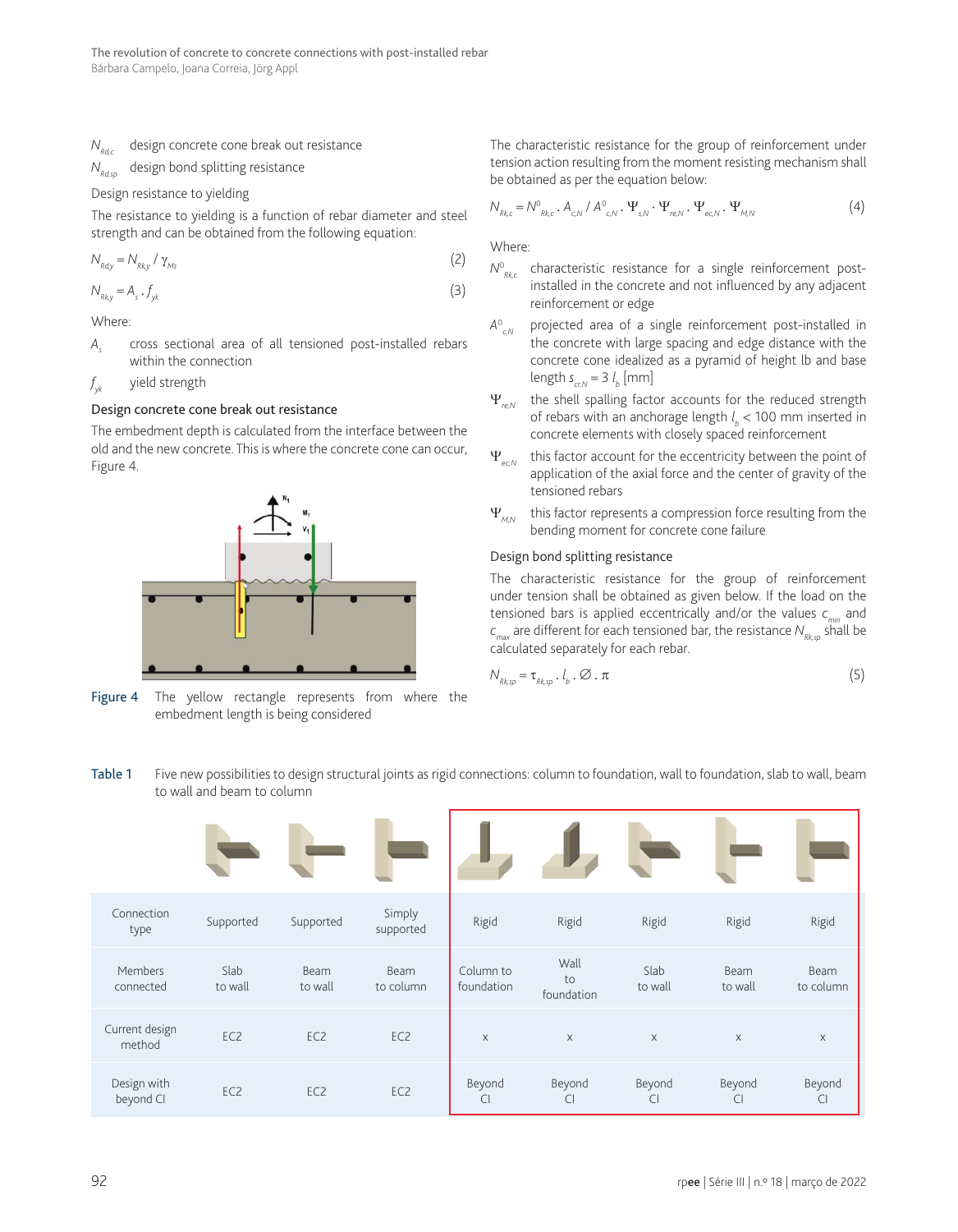$$
\tau_{Rk,sp} = \eta_1 \cdot A_k \cdot (f_{ck} / 25)^{sp1} \cdot (25 / \emptyset)^{sp2} [(c_d / \emptyset^{sp3}) \cdot (c_{max} / c_d)^{sp4} ++k_m \cdot k_{tr}] \cdot (7 \emptyset / l_b)^{sp1} \cdot \Omega_{p,tr}
$$
\n(6)

$$
\leq \tau_{Rk,uc}, \Omega_{cr} / \Omega_{\rho,tr} \cdot \Psi_{sus} \text{ for } 7\varnothing \leq l_b \leq 20\varnothing
$$
 (7)

 $\leq \tau_{Rk,ucr}$  . (20  $l_b / \varnothing$ )<sup> $\upbeta$ 1</sup> .  $\Omega_{cr} / \Omega_{p,tt}$  .  $\Psi_{sus}$  for  $l_b > 20\varnothing$  (8)

Where:

*Ak* fitting factors; sp1, sp2, sp3, sp4 and lb1 = fitting exponents according to ETA

∅ diameter of the rebar

*l <sup>b</sup>* embedment length of the post-installed rebar

bond resistance in non-cracked concrete (upper value)

More details can be found in reference [2].

#### 2.1.2 Key advantages with TR 069

There are three key advantages when designing according to TR 069: compliance, optimization and productivity.

The new design method provides a code compliant solution on European level for structural joints. It is now possible to design post-installed moment resisting connections subjected to bending moments broadening the range of post-installed rebar design without the need of execution as a splice. There are five additional applications that can be designed as a rigid connection as detailed in Table 1.

Secondly, with TR 069 we can now utilize the full bond strength of the injection mortar. This is only possible if the product to be used has been tested and qualified with the appropriate ETAs. When the higher bond strength is being considered (for example in the case of HY 200-R V3 close to the level of anchor approvals) we can achieve a reduction of the anchorage length, thus allowing design optimization compared to EC2. This optimization will depend on geometrical conditions, loads and spacing.

At last, the new method will allow for productivity gains both when designing and when building. On the design side, the new method allows to design every type of concrete-to-concrete connection using a single methodology, while before it was common to revert to steel-concrete design for moment resisting connections. This productivity in design can be more easily captured when using a software solution that fully incorporates TR 069 (for example PROFIS Rebar). On the jobsite, productivity gains can be obtained through the design optimization – shorter embedments will translate into a reduction of materials needed and a reduction of installation time.

## 2.1.3 TR 069 limitations

There are a few limitations to the applicability of the norm TR 069. It is limited to the verification of the length of the post-installed rebar so the loads transferred into the surrounding must be verified separately.

Furthermore, the new norm is only applicable to moment-resisting

connections subjected to static and quasi-static loads and does not yet cover seismic, fatigue action and fire exposure.

One important point to highlight is that the connecting joint between the existing and the new reinforced concrete shall be roughened, and the carbonated layer should be removed. The verification of the joint resistance to shear force shall be carried out according to EN 1992-1-1.

### 2.2 Products Innovation: HIT-HY 200-R V3

Extensive research has shown that HY 200-R V3 has increased performance compared to cast-in rebar as shown in Figure 5. Now with TR 069 we can leverage this increased performance and achieve design optimization, i.e. reduce embedment depth of many postinstalled rebar connections.





The product HIT-HY 200-R V3 has the first ETA approved "Rebar Performance System", ETA 19/0665, under EAD 332402 "Post- -Installed reinforcing bar (rebar) connections with improved bondsplitting behavior under static loading", with up to three times higher bond strength for rebar applications, from 2,3 N/mm<sup>2</sup> to  $>$  7,0 N/mm<sup>2</sup>.

Furthermore, this product has an additional ETA rebar (ETA 19/0600) qualifying it for the most challenging conditions. This ETA covers seismic rebar approval, fire rebar approval, and SafeSet System approval for high reliability in jobsite conditions. SafeSet System allows for automatic cleaning of the borehole during drilling ensuring always proper borehole cleaning, a key pain point of chemical anchors technology. Currently HY 200-R V3 has the standard ETA approval of 50 years of service life but is in the process of qualifying for ETA approved 100 years service life. Such requirement might be very relevant for post-installed rebar applications on civil projects like bridges or tunnels. HY 200-R V3 is also qualified for anchoring applications with ETA 19/0601.

The HY 200-R V3 solution offers specifiers and general contractors the following advantages:

- Significant increase of application range for post-installed rebar connections;
- Flexibility during planning and detailing of moment-resisting reinforced concrete connections;
- Less interruption of the construction process due to partial demolition;